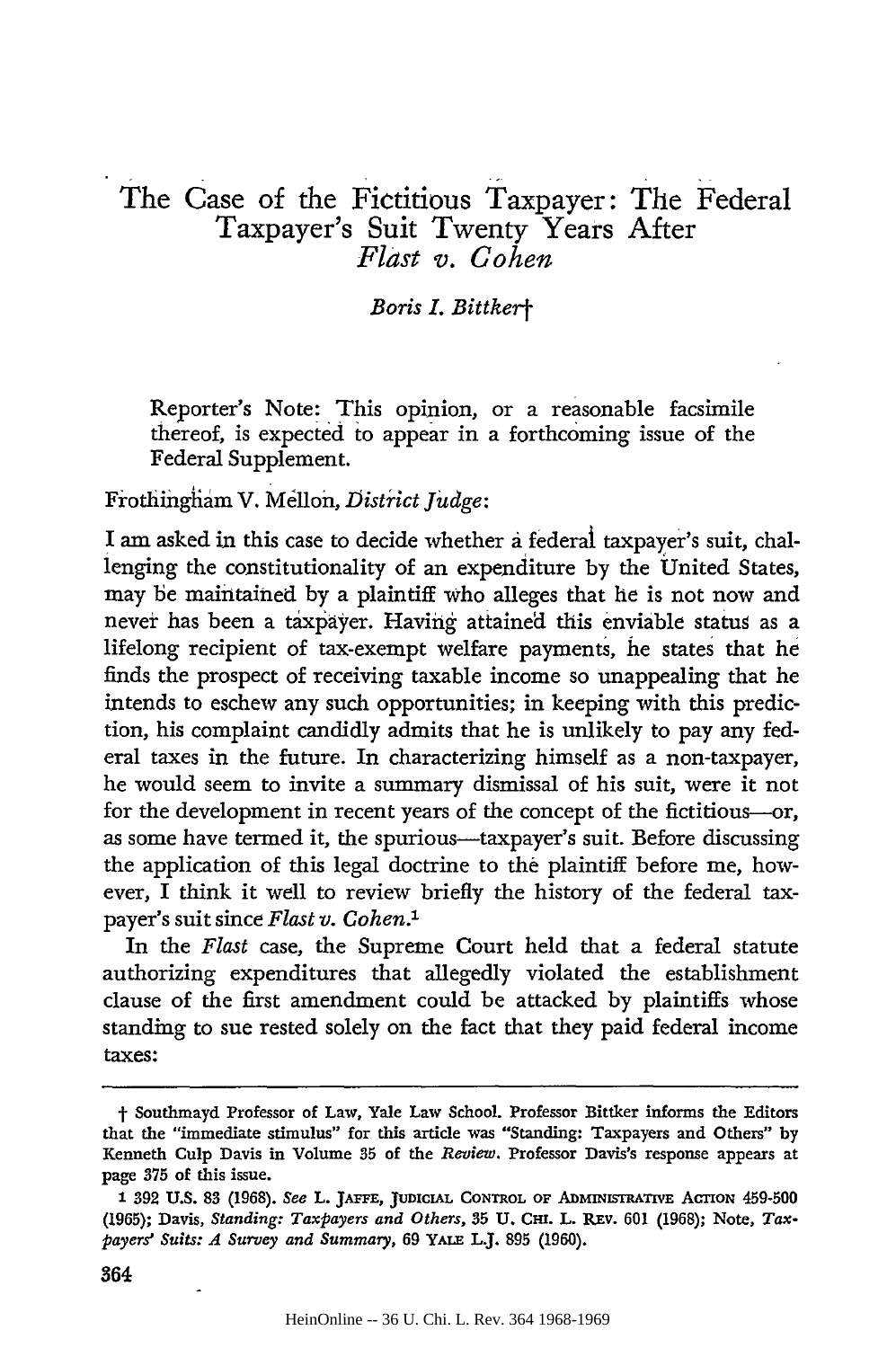[W]e hold that a taxpayer will have standing consistent with Article III to invoke federal judicial power when he alleges that congressional action under the taxing and spending clause is in derogation of those constitutional provisions which operate to restrict the exercise of the taxing and spending power. The taxpayer's allegation in such cases would be that his tax money is being extracted and spent in violation of specific constitutional protections against such abuses of legislative power. Such an injury is appropriate for judicial redress, and the taxpayer has established the necessary nexus between his status and the nature of the allegedly unconstitutional action to support his claim of standing to secure judicial review.<sup>2</sup>

In the two decades since this "cornerstone of the law of standing"<sup>3</sup> was laid down, the courts have erected upon it an imposing, if not always harmonious or universally-acclaimed, structure. Although predictions are perilous, the case before me may turn out to be the capstone of this architectural endeavor.

It will be recalled that the first plaintiff to bring a suit after the decision in the *Flast* case was a French businessman who was a passenger on a plane that, while en route from Paris to Montreal, was forced by engine trouble to land at Kennedy International Airport. Having spent the night in New York City, where he made several long distance telephone calls that were subject to federal excise tax, he sued the United States to restrain the expenditure of federal funds to maintain military bases located in Louisiana, alleging (in the language of the *Flast* case) that "his tax money" was being spent improperly because the Louisiana Purchase was an unconstitutionally ultra vires expansion of United States sovereignty. Without reaching the merits, the Supreme Court upheld a dismissal of his suit on the ground that an "accidental" taxpayer does not have a sufficient interest in the constitutionality of federal expenditures to justify a judicial resolution of his contention. This limitation on the taxpayer's suit became known as the "accidental taxpayer" exception.

As might perhaps have been foreseen in view of our strained relations with de Gaulle, a similar suit was filed within a few months by a second French businessman, who sought to take himself out of the "accidental taxpayer" category by alleging that he passed through Kennedy International Airport at least once a month on his way

**<sup>2</sup>** Flast v. Cohen, 892 U.S. **83, 106** (1968).

**<sup>3</sup>**"The narrow holding [of *Flast v. Cohen]* seems impregnable and seems destined to become a long-term cornerstone of the law of standirig." Davis, *supra* note 1, at 601.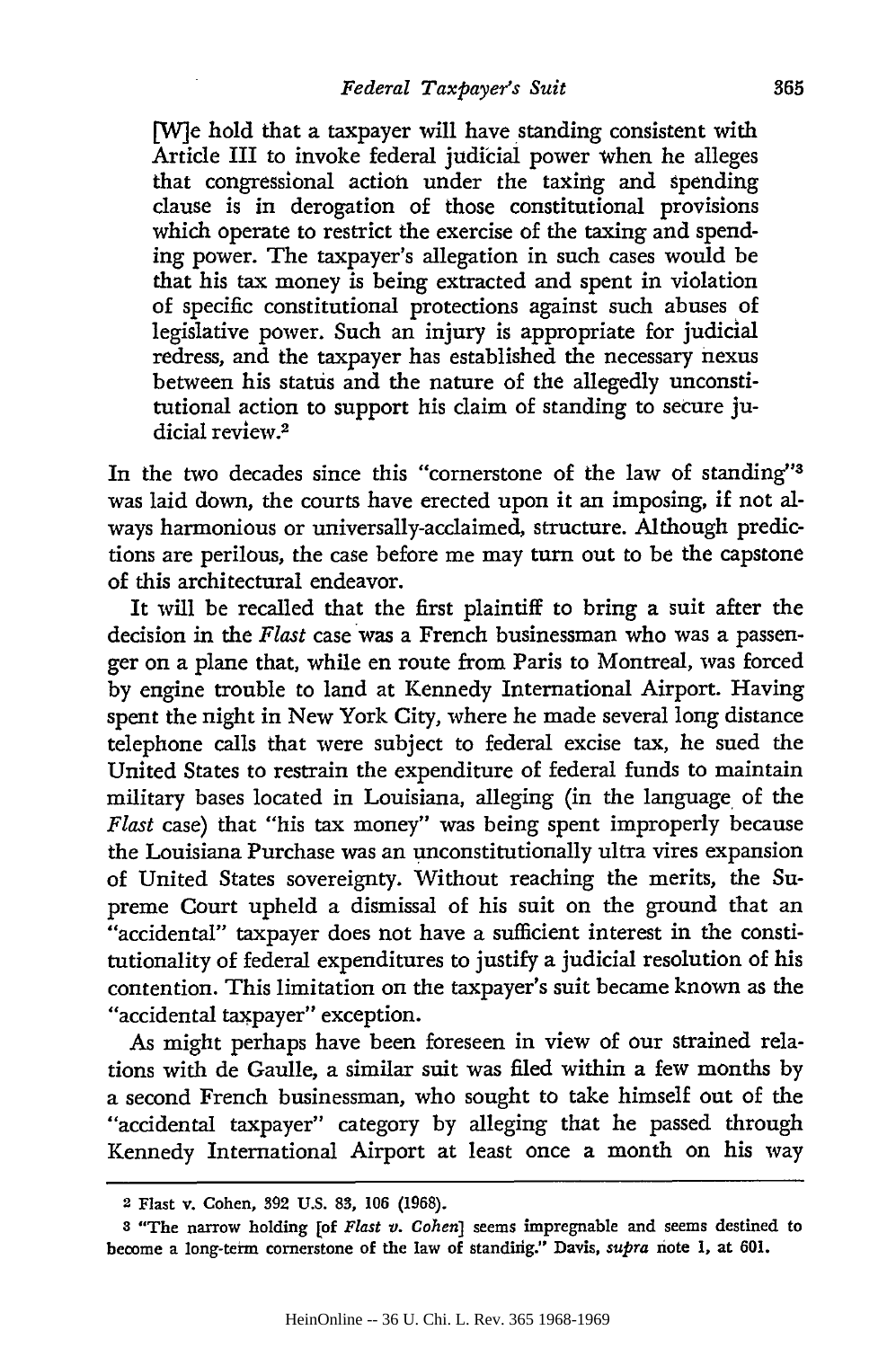from Paris to Winnipeg and that he always bought a federally-taxed cocktail while waiting for his connecting plane. He buttressed these allegations with the charge that the inefficiency of a federal agency responsible for the operation of the airport caused frequent delays, so that he often bought more than one drink while, as he put it, "held in captivity" in New York City. This suit was dismissed on a broader theory than had been advanced against its predecessor, *viz.,* that an alien who has not "entered" the United States by passing through the Customs and Immigration barrier at an international airport cannot be a "taxpayer." Citing numerous authorities, the Court said that a "tax" is a charge imposed by a government on persons enjoying the benefit of its protection, a status that is not attained by aliens before they have entered the country. Although the amount paid by the plaintiff was called a "tax," the Court said that "in truth and in reality it was a fee paid for assurance that the drink was not adulterated or mislabelled." Acknowledging that it is not always easy to determine whether a government-imposed liability is a "tax" or a "fee," the Court said that the consequences of permitting nonresident aliens to flood the courts with politically-inspired suits warranted an irrebuttable presumption that payments by nonresident aliens in such circumstances are "fees" rather than "taxes." This restriction on the federal taxpayer's suit became known as the "non-tax tax" doctrine.

Gallic persistence did not run out with this decision. The Court was soon confronted by a taxpayer's suit brought by a French corporation which, being engaged in business in the United States through a "permanent establishment," was required to pay federal income tax on its domestic business profits. The Supreme Court held that a legal entity owing its existence to the law of another sovereignty could not maintain a federal taxpayer's suit; such a suit presupposed, the Court held, a "single-minded" interest in enforcing the Constitution of the United States, an interest that could not be reconciled with a foreign entity's obligations to another sovereign. This development (the socalled "loyal taxpayer" doctrine) made it clear that the payment of taxes was, by itself, insufficient to qualify a plaintiff to maintain a federal taxpayer's suit; and it led some commentators to argue that the law of standing needed a better cornerstone.

While this academic dispute was being pursued in the law journals, however, the courts continued to explicate the "loyal taxpayer" doctrine, and in an important case it was applied to disqualify a United States corporation all of whose shareholders were aliens. This restriction, in turn, was elaborated by the courts to bar suits by United States corporations that, despite formal American ownership, were "con-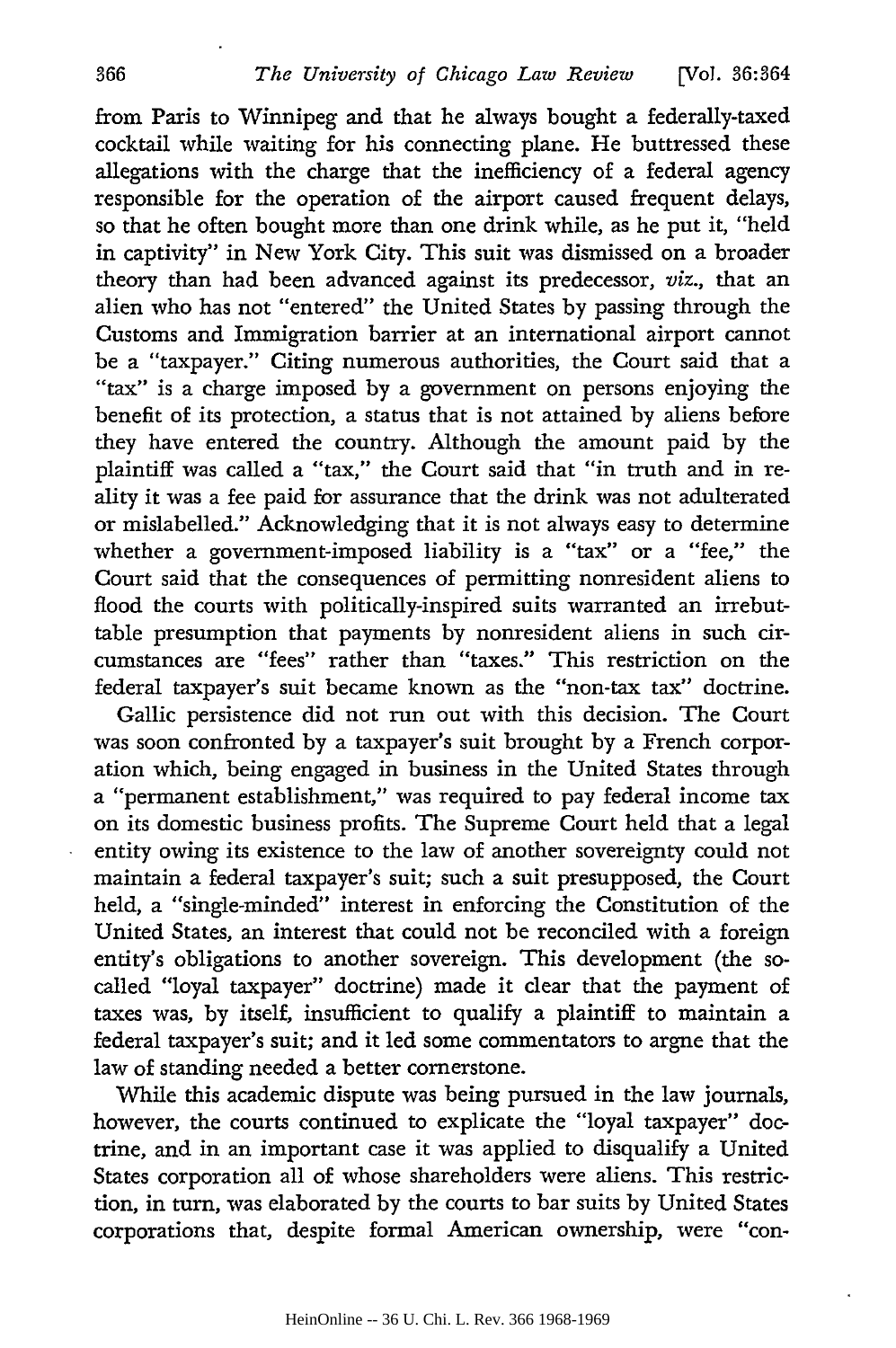trolled," directly or indirectly, by aliens. After a few years of experience with ad hoc judicial determinations of the existence *vel non* of proscribed foreign "control," Congress established an administrative agency-the Taxpayer's Suit Licensing Board-charged with the obligation of determining whether a corporation which wished to bring a taxpayer's suit against the United States was foreign-controlled.

This Board's zeal, which included the employment of Swiss informers to gain evidence of the complicity of Swiss banks in concealing foreign interests in United States corporations, was much resented by foreign governments; and this led the State Department in a notable case to "suggest" to the district court that it would be well to deny to all corporations the right to act as plaintiffs in federal taxpayer's suits, rather than continue the practice of judicial or administrative discrimination against foreign-controlled corporations. The "suggestion" was indignantly rejected as an attempted invasion of a purely judicial sphere; but the court reached the same result on the ground that it was "wholly anomalous" to permit corporations to act as plaintiffs in taxpayer's actions. The theory of the court was that corporate charters are granted by state legislatures to enable business groups to pursue business objectives; because "the business of a corporation is business and not politics," the court held that it had no standing to maintain a federal taxpayer's suit which, though based on a "pocketbook injury," never results in a money judgment to the injured party.

Although some commentators thought that this prohibition on corporate suits presaged the death of the "pocketbook injury" rationale as to *all* plaintiffs, arguing that it should be replaced by a "citizen interest" concept of standing,<sup>4</sup> persistent judicial assertions that a financial loss was the basis of standing in federal taxpayers' suits led the government to seek an advantage in this orthodoxy, rather than its repudiation. Thus, in an important case, the Treasury counterclaimed against the plaintiff, alleging that he had underpaid his federal income taxes for the year in which he claimed taxpayer status and asking the court to decide this issue along with the taxpayer's constitutional claim. The Supreme Court expressed the opinion that a decision on the government's counterclaim would undermine the procedures decreed by Congress for assessing, determining, and collecting tax deficiencies; and it was held, accordingly, that a tax delinquency could not be used affirmatively, as a "sword," in a taxpayer's suit. In a later suit, the government sought to use an alleged tax delinquency defensively, as

*<sup>4</sup>* **Cf.** Jaffe's concept of "public action," L. **JAFFE,** supra note **1;** and note that as early as 1960, it was asserted that taxpayers' suits have "functionally" become "citizens' suits." **69** YALE L.J. at **906.**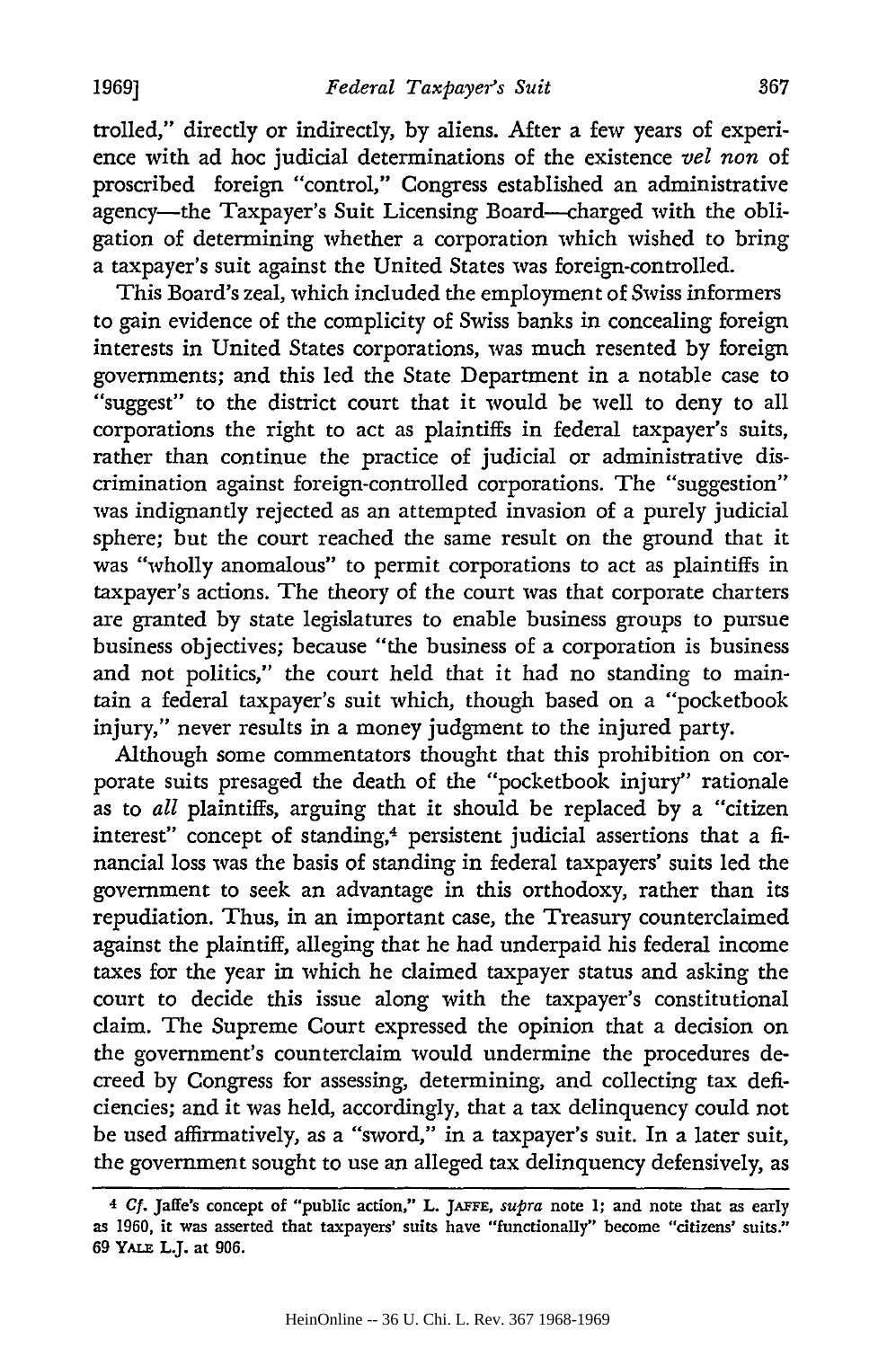a 'shield," to **bar** the plaintiff from pursuing his taxpayer's suit until his tax liability was finally determined in the appropriate fashion. Even though the government was not asking for a money judgment **by** way of counterclaim in the taxpayer's suit, the Court rejected its assertion. In a similar vein, the courts refused to strike a financial balance even when the government offered to prove that the plaintiff was indebted to it for back taxes or other undisputed claims in an amount greater than the "dollars-and-cents" injury alleged **by** him in his taxpayer's suit.

Other decisions undermining the "pocketbook injury" theory of the taxpayer's suit can also be found by a diligent student of the reported cases. For example, in a case in which the government offered to refund a pro rata share of the offensive expenditure to the plaintiff, thus making him whole again, it was held that he could refuse the offer and press the case if he so desired. (The proposal was evidently made at a time when the statute of limitations would have prevented the institution of a new suit by another plaintiff.) Though not a class action, the suit was imbued with a public interest that would be frustrated, said the Court, if the government were allowed to "buy off" the plaintiff. From this holding, it was, of course, only a step to a determination that the action was a quasi-class suit, which could not be terminated by the plaintiff alone; since other potential plaintiffs might have refrained from suing in reliance on his initiative, they are entitled to be notified and to take over the suit, should the original plaintiff grow weary, at least if the statute of limitations would bar an independent action by them. In a case that was much debated in the law schools, this principle was applied to permit a suit to be transferred from an alien (disqualified by the "loyal taxpayer" doctrine) to a citizen, although the substituted plaintiff had himself been an alien when the case was begun. A taxpayer's suit is a public trust, said the Court in a much-quoted aphorism; to allow the trust res to evaporate for want **of** a qualified plaintiff is equivalent to allowing the government to take private property without just compensation. "While this Court sits," it was said, "we will not allow the government to work a forfeiture of a cause of action that arose through its own violation of the Gonstitution. Felonies may not be compounded!" This arresting language has been often repeated at bar association dinners.

In another series **of** cases, the courts were called upon to determine the ambit of the term "taxpayer," as used in the shorthand phrase "taxpayer's suit." In the first case in this series, the court held that a plaintiff who had paid federal income taxes for past years qualified as a "taxpayer" even thqugh his income in the year the suit was commenced was below the exemption level. On the assumption--not chal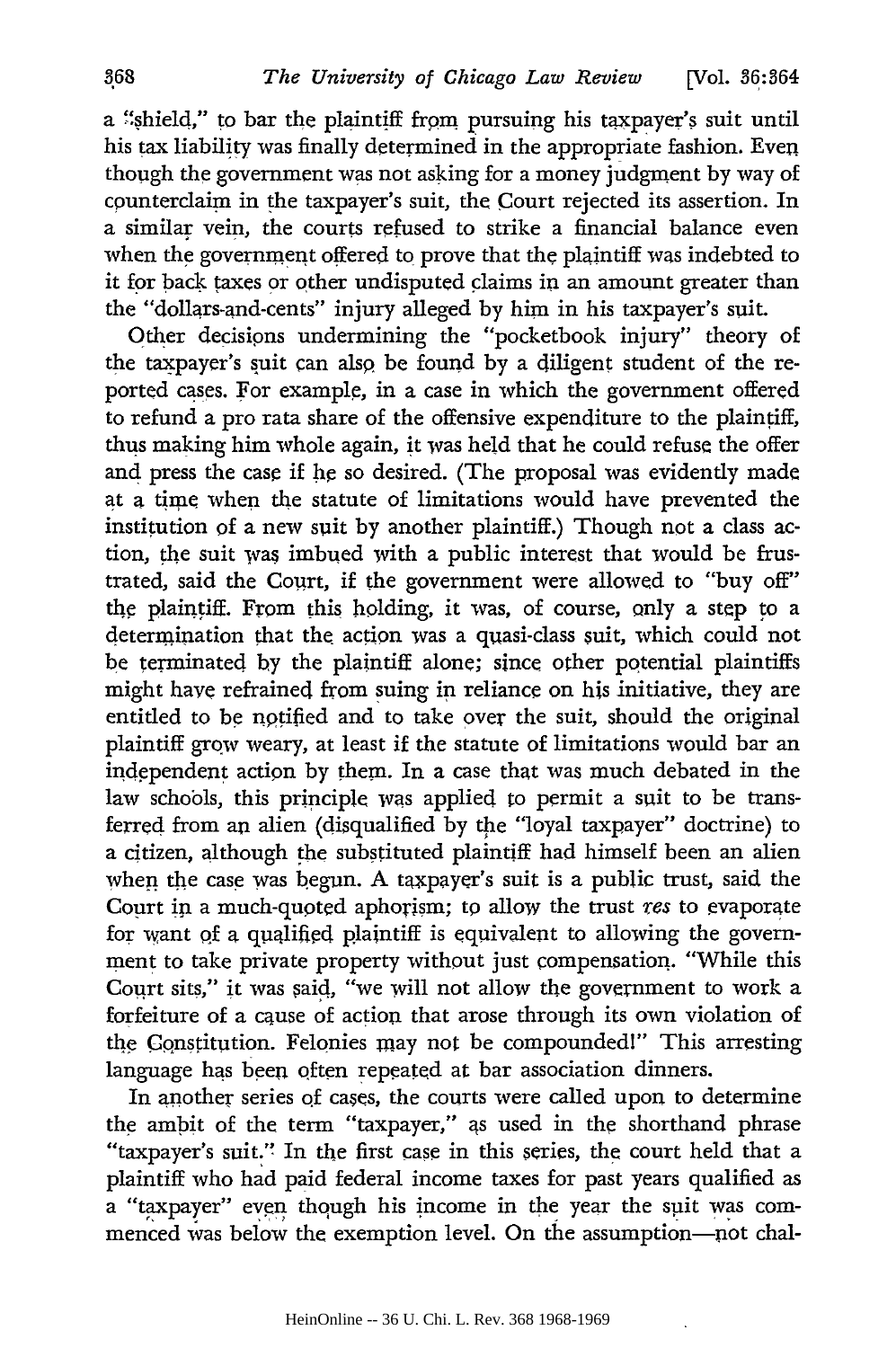lenged by the government—that the federal income tax is a permanent institution, the court held that the plaintiff's "career" as a taxpayer had been interrupted, rather than terminated, by the low level of income received by him in the year of the suit. Although this "dormant taxpayer" doctrine seemed to conflict with the requirement that the plaintiff suffer a "pocketbook injury," the courts pointed out that money is fungible, and from this fact it was asserted that the offensive expenditures might have been financed with the "tax money" contributed by the plaintiff in past years. Commentators objected to this theory, arguing that the Treasury was running deficits throughout the years in question, so that no "tax money" taken from the plaintiff in one year could have been used to finance expenditures in later years. Before this objection was presented to the courts for decision, however, the "dormant taxpayer" doctrine fell into desuetude or, more precisely, was merged into the broader "incipient taxpayer" doctrine.

The "incipient taxpayer" doctrine emerged from a group of cases in which the plaintiffs alleged that by virtue of youth, early losses in establishing a business, or other circumstances, they had not yet paid any federal taxes, but that they could reasonably be expected to become taxpayers at a later time. After initial fumbling, the courts held that such an allegation (if not disproved by the government) was sufficient to establish a "dollars-and-cents" injury: the plaintiff will have to carry some of the burden of present expenditures, through the increased government debt (or failure to reduce the debt) resulting from these expenditures, and also because expenditure programs-once instituted-have a momentum that encourages if it does not insure their continuation. (To be sure, the Supreme Court had said in the *Frothinghara* cases that the effect of current federal expenditures on future taxation was too "remote, fluctuating and uncertain" to create standing to sue, but that was before the *Flast* case.) The Court acknowledged that it was paradoxical to describe a non-taxpayer as a taxpayer, but said that the concept of a quasi-this or an incipient-that was not unknown to the law. It also asserted that labels should not be controlling, pointing out that a successful taxpayer's suit will in any event be of benefit only to future taxpayers (by lowering the level, possibly, of future taxes), since it never results in a refund of *past* taxes. As already suggested, the "incipient taxpayer" doctrine swallowed up the "dormant taxpayer" doctrine: if a suit can be maintained by one who has not yet helped to finance his government's operations, it can

<sup>5</sup> Frothingham v. Mellon, **262 U.S.** 447, **487 (1923).**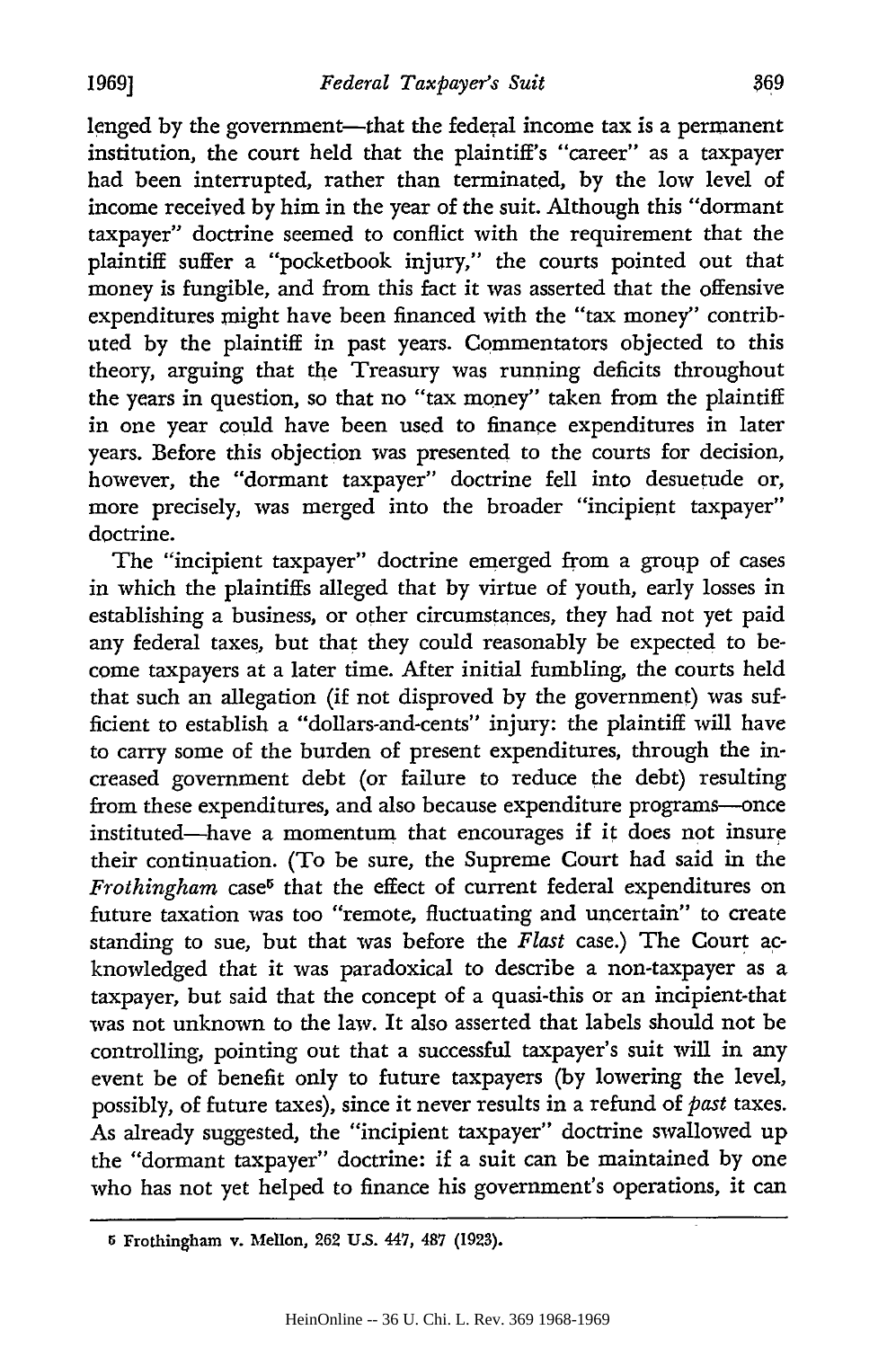a fortiori be maintained by an incipient taxpayer who has also made payments in past years. Indeed, some scholars suggested that the plaintiff should always be required to prove that he expects to pay taxes in the future, and that an allegation of past tax payments should be stricken as irrelevant.

The next step in expanding the concept of "taxpayer" was taken in a case whose plaintiff derived all of his income from tax-exempt state and municipal bonds, and who baldly asserted that he did not intend to alter this practice in the future. His claim to taxpayer-status was based on the "incipient taxpayer" doctrine, since he asserted that if the expenditures that he challenged on constitutional grounds were allowed to continue, Congress might well decide to expand the tax base by requiring state and municipal bond interest to be included in taxable income. Accepting this line of argument, the Court held that he was a "potential" incipient taxpayer, whose pocketbook was threatened in a more-than-speculative fashion **by** the expenditures he desired to attack. It was noted that no one can be sure that he will pay taxes in the future, even if his financial profile fits within today's tax law; since the currently exempt plaintiff has no vested interest in his immunity, the offensive expenditure, if not terminated, may kill his golden goose.

In deciding for the plaintiff on this ground (the "golden goose," or "last straw," doctrine), the Court was able to avoid ruling directly on a second line of argument advanced on his behalf, *viz.,* that he was "in effect" a taxpayer since, to obtain tax immunity, he had accepted a lower rate of return on his investments than he would have realized on taxable investments. There should be no distinction, he argued, between a person who takes in \$100,000 in taxable interest and pays out \$40,000 in federal taxes, and a person who takes in \$60,000 net of taxes because he invests solely in tax-exempt securities. After pointing out that this ground was unnecessary in view of the plaintiff's status as a "potential incipient taxpayer," the court went on to say that he had failed to prove that his net income had in fact been diminished **by** his exemption; and this dictum left a residue that we must contend with now, since it implied that a person who bears the burden of taxation is a taxpayer even though he pays nothing directly to the government.

This implication, which has been dubbed "the indirect taxpayer doctrine," soon became grist for the judicial mill. A plaintiff alleged that he bore the burden of federal taxation because the cost of goods and services purchased by him reflected, at least in part, the taxes imposed on the purveyors with whom he dealt. Admitting that expert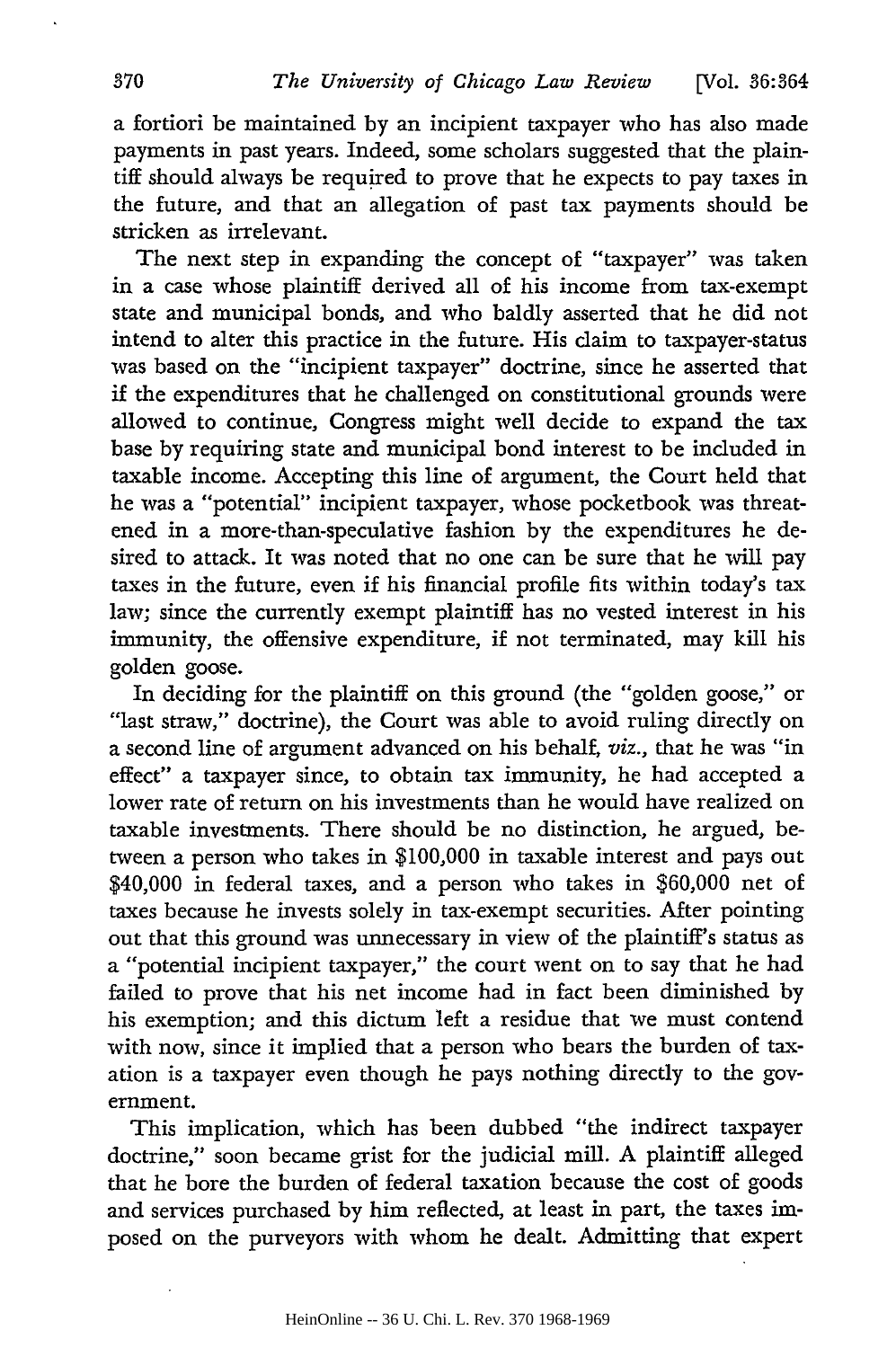opinion is not in harmony on the extent of tax-shifting, he argued that some shifting of the burden was likely; and he asked therefore to be allowed to maintain a taxpayer's suit on the ground that unconstitutional federal expenditures damaged his material well-being in a real sense, even though the burden might have been diluted because shifting is not complete. His claim, in short, was that "standing" should be viewed as "running with" the tax burden. The government responded that the extent of shifting was indeed uncertain, and-of greater import-that the plaintiff might himself be passing the burden on to *his* customers. But the latter point could be offered against any taxpayer, and if accepted would prevent anyone from qualifying as a plaintiff in a taxpayer's suit. The Supreme Court concluded, therefore, that a person bearing the burden of taxation could institute a taxpayer's suit, and it coupled this conclusion with a presumption that any purchaser of goods and services in the domestic economy bears, albeit indirectly, the burden of taxation unless the contrary is shown by the clear preponderance of the evidence.<sup>6</sup>

This decision-widely hailed as a triumph of realism over conceptualism-was thought to mean that everyone in our society could qualify as a plaintiff in a taxpayer's suit; and this result was approved by many commentators because it permitted the taxpayer's suit to remain as a "cornerstone of the law of standing,"7 while purging it of the invidious implication, as offensive as a property qualification for voting, that only the rich are entitled to complain about government expenditures.

The case before me, however, reminds us that there are persons in America who cannot qualify as dormant taxpayers, incipient taxpayers, potential incipient taxpayers, or indirect taxpayers. This plaintiff cannot bring himself within any of these categories because the relief pay-

**<sup>6</sup>** In thus equating the economic burden of a tax with its legal incidence, the Court may have overlooked First Agricultural Nat'l Bank v. State Tax Commission, 392 US. 339, 346 (1968), where it noted that the lower court had held that a sales tax imposed on a vendor of personal property cannot be regarded as a "tax" on the vendee, even if the vendor "decides to pass the burden of the tax on to [the vendee) through an increased price." This holding was not controlling, however, since the Court found, in the end, that the "legal incidence," not merely the economic burden, of the tax in question was on the vendee, a national bank. Moreover, one must not overlook the painful dilemma in which the Court found itself in that case: although the burden of taxation falls at least in part on many persons with whom the technical taxpayer has business dealings, the Court obviously could not have stricken down all taxes to the extent that, sooner or later, they might be borne by a national bank. It was forced, therefore, either to apply *McCulloch v. Maryland* to discriminatory taxes only, or to cling to a conceptual distinction between the "legal incidence" of a tax and its economic consequences-unless it was prepared to join the dissenters in re-examining the character of national banks.

<sup>7</sup> Supra note **3.**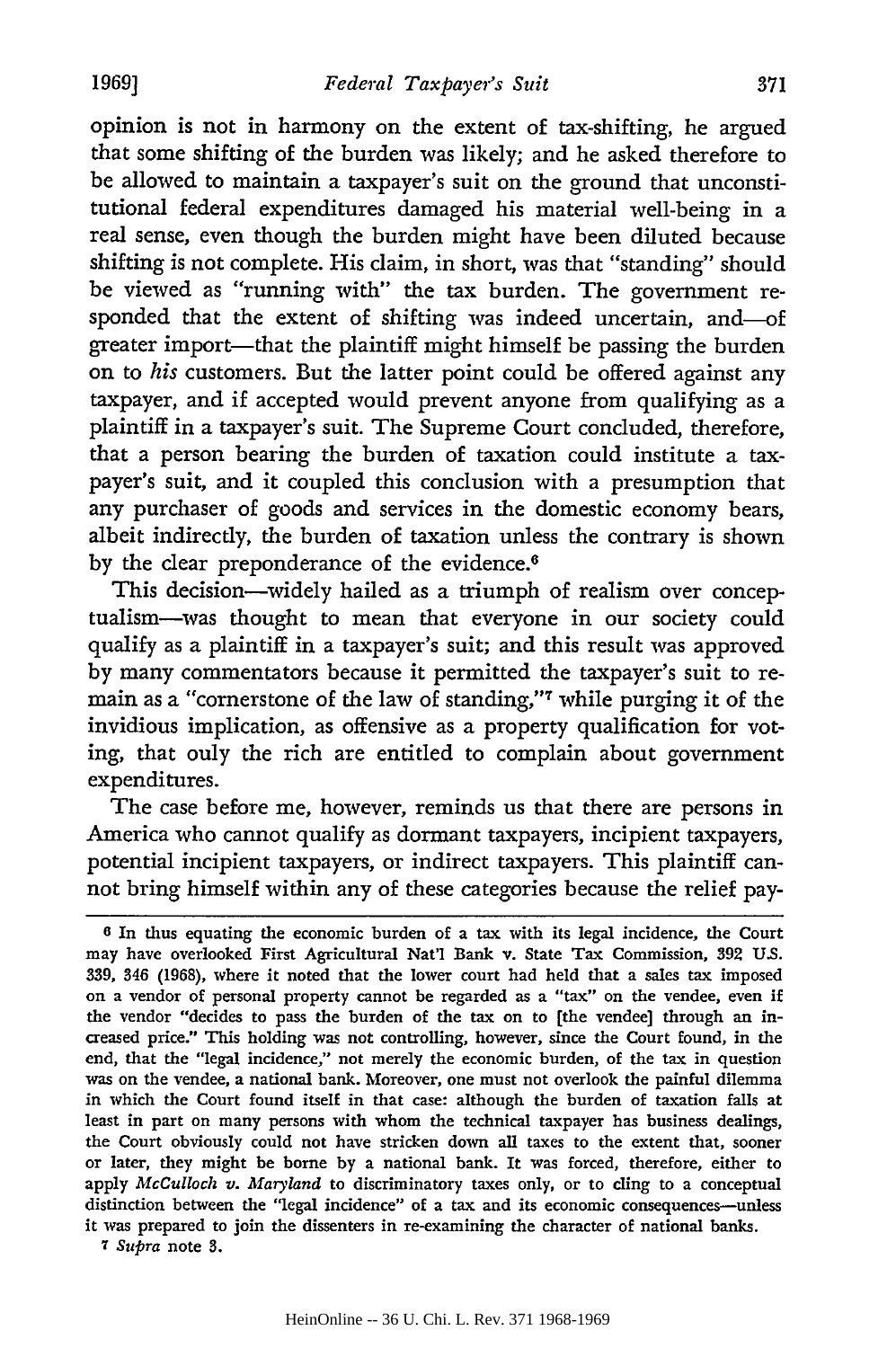ments by which he has been, is, and expects to be supported are nontaxable and are geared to the cost **of** living; thus, he does not feel the burden of taxation; since his benefits escalate in exact measure to increases in the cost of living. Moreover, the escalation clause has been held to constitute a "vested right" of which the plaintiff cannot be deprived without just compensation, and it embraces not only the level of payments but also their immunity from taxation. If anyone is barred from acting as a plaintiff in a taxpayer's suit, therefore, it is the person before me.

In support of his request to be recognized as a legitimate claimant in a federal taxpayer's suit, however, the plaintiff argues that he will suffer a "pocketbook injury" if the allegedly improper expenditures are not terminated, because-he alleges-Congress will be less willing to increase the level of his welfare benefits; conversely, he asserts, a reduction of the expenditures in question will make it that much easier for his congressional champions to wage a successful campaign on his behalf. There is, he candidly admits, no assurance that Congress will in fact expand the welfare program if it is compelled to reduce the level of expenses elsewhere, but he points out that the orthodox taxpayer's suit is equally speculative in its impact: damages are never awarded to the plaintiff, and it is possible that Congress will spend "his tax money" in other, Unaisailable programs if the orie he attacks is held to be unconstitutional.

The plaintiff also makes the interesting point that if tax allbwances (e.g., percentage depletion and the exemption of state and municipal bond interest) are properly regarded as the equivalent of expenditures by the federal government (a theory that is accepted by many respected authorities),8 the converse is also true, *viz.,* a federal refusal to make an expenditure for a group of citizens is tantamount to taxing them. This leads him to assert that a congressional refusal or failure to increase welfare payments should be viewed by this court as the functional equivalent of a tax on him and others similarly situated, and that they should therefore be regarded as taxpayers.

Pursuing further his argument that unconstitutional expenditures should be presumed to affect him adversely, the plaintiff asks that jurisdiction in his case be patterned on the familiar common law writ of *quo minus,* the device by which the jurisdiction of the English

**<sup>8</sup>**See, e.g., 113 **CONG. RiEc.** 36,404 (1967) (remarks of Congressman Mills). The impact of the theory that tax exemptions are functionally equivalent to expenditures has been seen in several federal taxpayer's suits in which taxpayers have attacked the statutory allowances enjoyed by other taxpayers, asserting that these allowances should be treated as expenditures. Because these cases are still pending, I comment no further on the issue.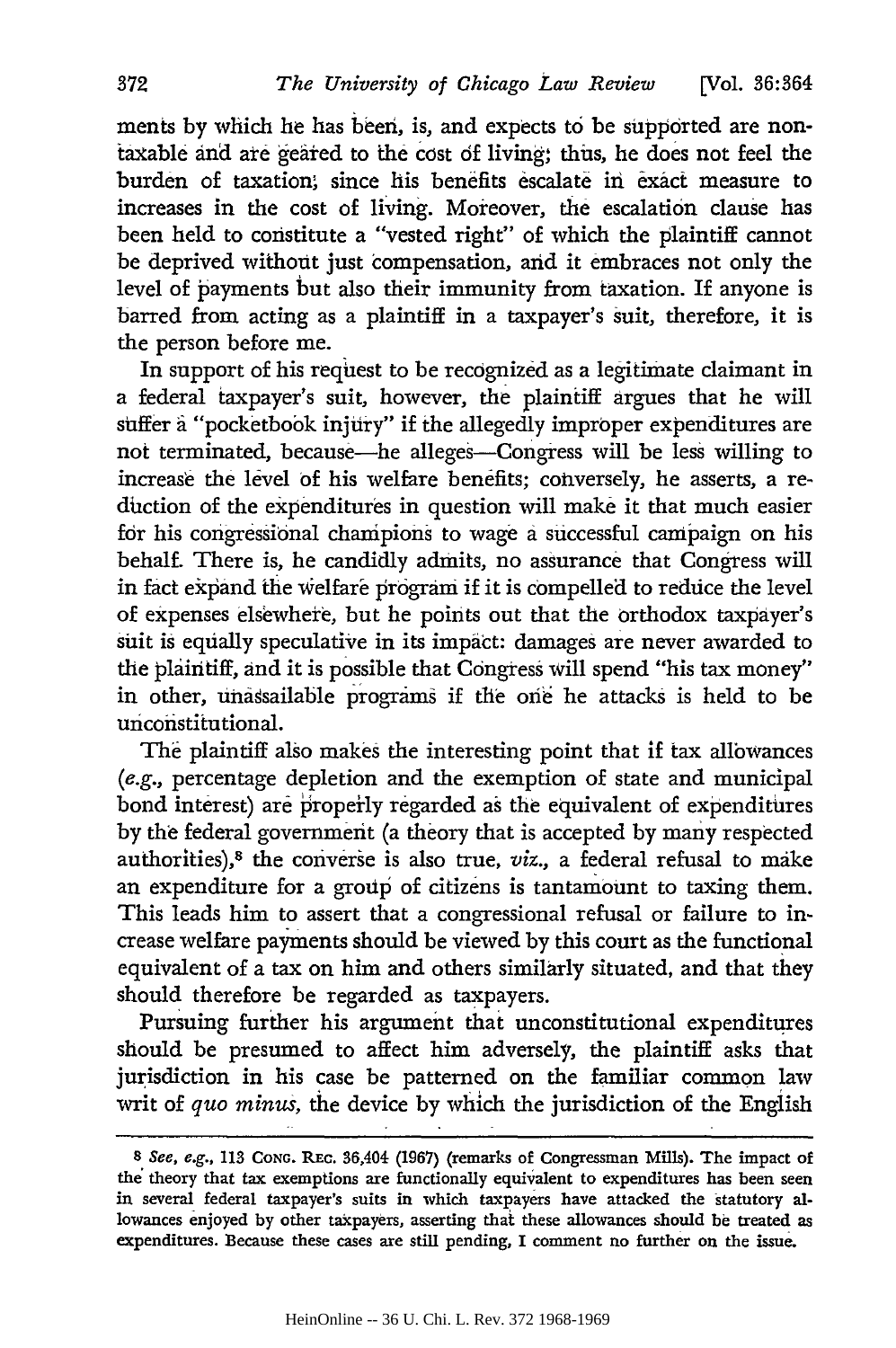373

Court of Exchequer was expanded to embrace private lawsuits, on the theory that if the injured party's loss was not redressed, his ability to pay his feudal dues or other debts to the Crown would be impaired.9 In time, the allegations that the plaintiff requesting Exchequer jurisdiction owed something to the Crown, and would be unable to pay it, could not be traversed by the defendant.

The analogy is so apt, and my desire to be governed by precedent so great, that I would be tempted to decide the case in the plaintiff's favor on this ground, were it not for a second line of argument advanced by him, which I find even more persuasive. This claim is that poverty, and poverty alone, is the reason why he is not a taxpayer of any species (ordinary, dormant, incipient, potential incipient, or indirect); if he were a property owner, he would either pay taxes on his income or bear the burden of taxation on purchasing the goods and services needed to maintain his assets. Surely the due process clause forbids such an invidious distinction-totally unrelated to the plaintiff's personal merits-as this.<sup>10</sup>

What we must ask of a plaintiff in a taxpayer's suit is that his credentials give us confidence:

that the questions will be framed with the necessary specificity, that the issues will be contested with the necessary adverseness and that the litigation will be pursued with the necessary vigor to assure that the constitutional challenge will be made in a form traditionally thought to be capable of judicial resolution.<sup>11</sup>

Once we recognize that an ordinary plaintiff in a federal taxpayer's suit has no greater financial interest in his complaint than the hope that his future tax liability be lower by some small amount if the objectionable expenditures are prohibited, it becomes clear that the interest of the plaintiff before me in effective and vigorous advocacy is no less substantial. I hold, therefore, that he is entitled to institute a taxpayer's suit.

It has been urged that to take this final step would be to convert the federal taxpayer's suit into the "public action" advocated some decades ago by Professor Jaffe.<sup>12</sup> I am, of course, aware of the important differences between the taxpayer's suit, based as it is on a "pocketbook injury" to the plaintiff, and the so-called public action, which would

**19691**

**<sup>9</sup>** Wurzel, *The Origin and Development of Quo Minus,* 49 YALE L.J. **39 (1939).**

*<sup>10</sup> See* Griffin v. Illinois, **351 U.S.** 12 **(1955).**

**<sup>11</sup> Flast v. Cohen, 392 U.S. 83, 106 (1968).**

**<sup>12</sup> L. JAFFE,** *supra* note **1.**